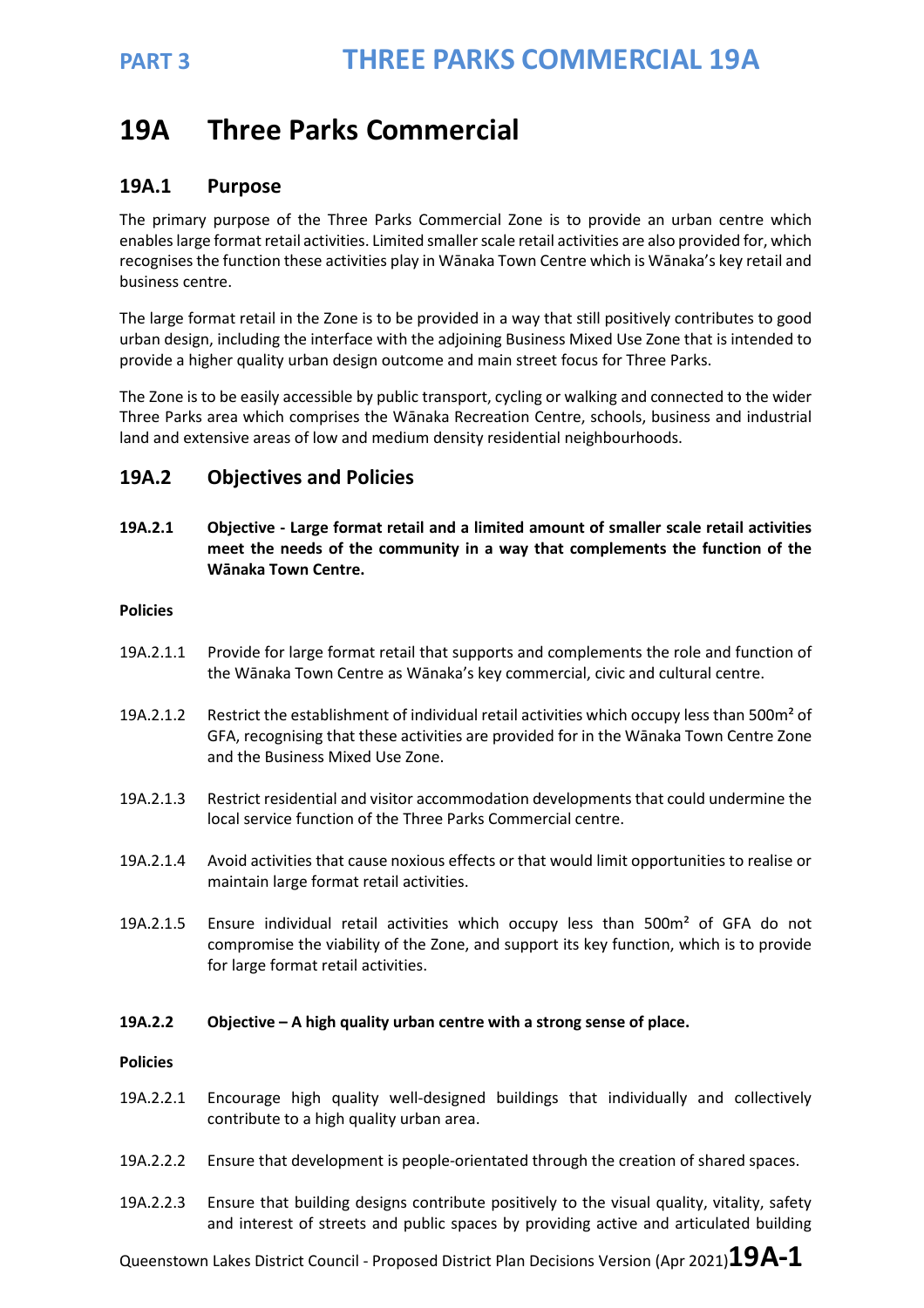

frontages, avoid expanses of blank wall fronting public spaces and reduce adverse visual effects of large format retail buildings.

- 19A.2.2.4 Incorporate design treatments to the form, colour or texture of buildings to add variety, moderate their scale and provide visual interest from a range of distances.
- 19A.2.2.5 Recognise the important contribution that sunny open spaces, footpaths and pedestrian spaces make to the vibrancy and prosperity of the Zone.
- 19A.2.2.6 Avoid parking forecourts that dominate street frontages and encourage site layout that supports pedestrian safety and enables buildings to address the street.
- 19A.2.2.7 Minimise opportunities for anti-social behaviour through incorporating Crime Prevention Through Environmental Design (CPTED) principles as appropriate in the design of streetscapes, car parking areas, public and semi-public spaces, accessways/pedestrian links/lanes, and landscaping.
- 19A.2.2.8 Ensure the location and direction of lighting does not cause significant glare to other properties, roads and public places and promote lighting design that mitigates adverse effects on views of the night sky and provides a safe and well-lit environment for pedestrians.
- 19A.2.2.9 Ensure that outdoor storage areas are appropriately located and screened to limit any adverse effects on public places and adjoining zones.

## **19A.3 Other Provisions and Rules**

#### **19A.3.1 District Wide**

Attention is drawn to the following District Wide chapters.

| 1 Introduction                           | 2 Definitions                                             | 3 Strategic Direction                        |
|------------------------------------------|-----------------------------------------------------------|----------------------------------------------|
| 4 Urban Development                      | 5 Tangata Whenua                                          | 6 Landscapes and Rural Character             |
| 25 Earthworks                            | 26 Historic Heritage                                      | 27 Subdivision and Development               |
| 28 Natural Hazards                       | 29 Transport                                              | 30 Energy and Utilities                      |
| 31 Signs                                 | 32 Protected Trees                                        | 33 Indigenous Vegetation and<br>Biodiversity |
| 34 Wilding Exotic Trees                  | 35 Temporary Activities and<br><b>Relocated Buildings</b> | 36 Noise                                     |
| 37 Designations                          | 38 Open Space and Recreation<br>Zones                     | 39 Wāhi Tūpuna                               |
| District Plan web mapping<br>application |                                                           |                                              |

### **19A.3.2 Interpreting and Applying the Rules**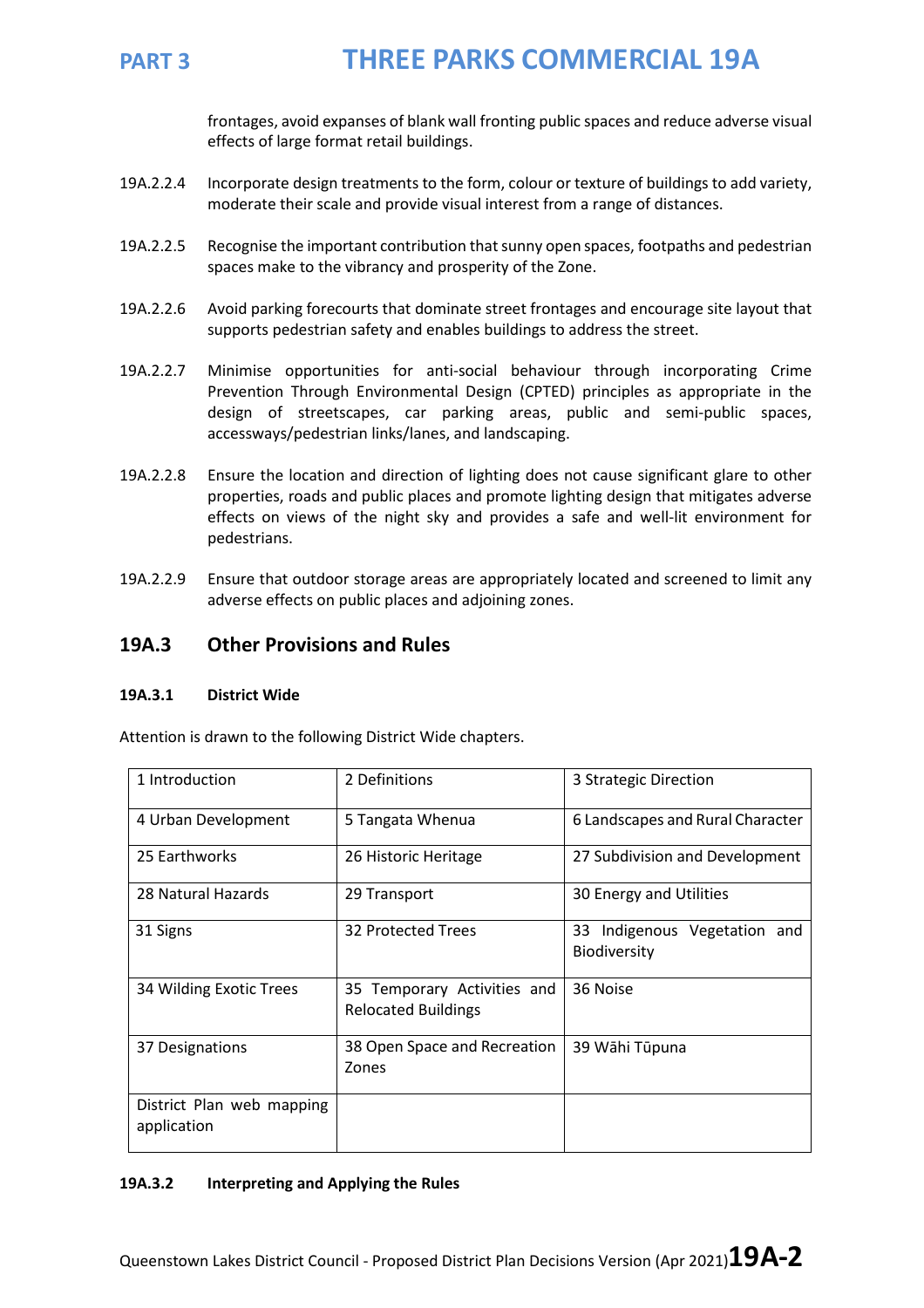- 19A.3.2.1 A permitted activity must comply with all the rules listed in the Activity and Standards tables, and any relevant district wide rules, otherwise a resource consent will be required.
- 19A.3.2.2 Where an activity does not comply with a Standard listed in the Standards table, the activity status identified by the 'Non-Compliance Status' column shall apply.
- 19A.3.2.3 Where an activity breaches more than one Standard, the most restrictive status shall apply to the Activity.
- 19A.3.2.4 For controlled and restricted discretionary activities, the Council shall restrict the exercise of its control or discretion to the matters listed in the rule.
- 19A.3.2.5 The following abbreviations are used within this Chapter.

| P – Permitted     | C – Controlled         | RD – Restricted Discretionary |
|-------------------|------------------------|-------------------------------|
| D – Discretionary | $NC - Non - Complying$ | <b>PR</b> - Prohibited        |

19A.3.2.6 Compliance with the New Zealand Electrical Code of Practice for Electrical Safe Distances ('NZECP34:2001') is mandatory under the Electricity Act 1992. All activities, such as buildings, earthworks and conductive fences regulated by NZECP34:2001, including any activities that are otherwise permitted by the District Plan must comply with this legislation. Chapter 30 Energy and Utilities part 30.3.2.c has additional information in relation to activities and obligations under NZECP34:2201.

### **19A.4 Rules – Activities**

|         | Table 19A.4 - Activities located in the Three Parks Commercial Zone |           |  |  |
|---------|---------------------------------------------------------------------|-----------|--|--|
| 19A.4.1 | Large Format Retail                                                 |           |  |  |
| 19A.4.2 | Commercial activities not otherwise provided for in this Table      |           |  |  |
| 19A.4.3 | <b>Trade Supplier activities</b>                                    |           |  |  |
| 19A.4.4 | <b>Buildings</b>                                                    | <b>RD</b> |  |  |
|         | Discretion is restricted to:                                        |           |  |  |
|         | building materials;<br>a.                                           |           |  |  |
|         | glazing treatment;<br>b.                                            |           |  |  |
|         | design treatment;<br>$\mathsf{C}$ .                                 |           |  |  |
|         | signage platform;<br>d.                                             |           |  |  |
|         | lighting;<br>e.                                                     |           |  |  |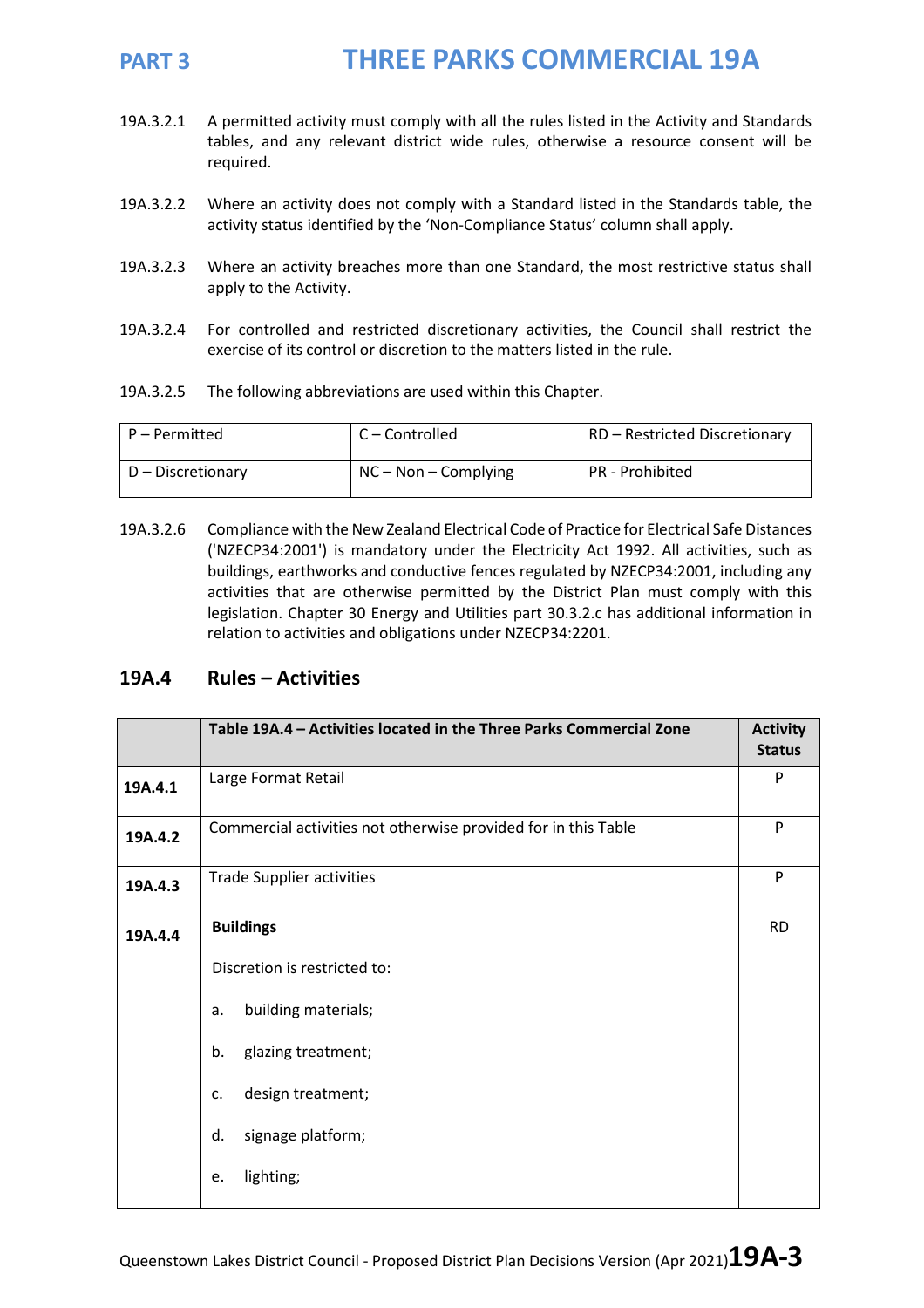|          | Table 19A.4 - Activities located in the Three Parks Commercial Zone                                                                                                                                                                                   |           |  |
|----------|-------------------------------------------------------------------------------------------------------------------------------------------------------------------------------------------------------------------------------------------------------|-----------|--|
|          | f.<br>the ability to service the building(s), in terms of roading, water<br>supply, stormwater and wastewater;                                                                                                                                        |           |  |
|          | location of storage;<br>g.                                                                                                                                                                                                                            |           |  |
|          | landscaping; and<br>h.                                                                                                                                                                                                                                |           |  |
|          | Where Electricity Sub-transmission Infrastructure or Significant<br>i.<br>Electricity Distribution Infrastructure as shown on the Plan maps is<br>located within the adjacent road or the subject site any adverse<br>effects on that infrastructure. |           |  |
| 19A.4.5  | <b>Licensed Premises</b>                                                                                                                                                                                                                              |           |  |
|          | Premises licensed for the consumption of alcohol on the premises between<br>the hours of 11pm and 7am. This rule shall not apply to the sale and supply<br>of alcohol:                                                                                |           |  |
|          | to any person who is residing (permanently or temporarily) on the<br>а.<br>premises; and/or                                                                                                                                                           |           |  |
|          | to any person who is present on the premises for the purpose of<br>b.<br>dining up until 12am.                                                                                                                                                        |           |  |
|          | Discretion is restricted to consideration of the following:                                                                                                                                                                                           |           |  |
|          | the scale of the activity;<br>a.                                                                                                                                                                                                                      |           |  |
|          | car parking and traffic generation;<br>b.                                                                                                                                                                                                             |           |  |
|          | effects on amenity (including that of adjoining zones and public<br>c.<br>reserves);                                                                                                                                                                  |           |  |
|          | the configuration of activities within the building and site (e.g.<br>d.<br>outdoor seating, entrances);                                                                                                                                              |           |  |
|          | noise issues; and<br>e.                                                                                                                                                                                                                               |           |  |
|          | f.<br>hours of operation.                                                                                                                                                                                                                             |           |  |
| 19A.4.6  | Individual retail activities which occupy less than 500m <sup>2</sup> of GFA                                                                                                                                                                          | D         |  |
| 19A.4.7  | <b>Educational facilities</b>                                                                                                                                                                                                                         | D         |  |
| 19A.4.8  | Industrial activities and service activities                                                                                                                                                                                                          | <b>NC</b> |  |
| 19A.4.9  | <b>Service Stations</b>                                                                                                                                                                                                                               | <b>NC</b> |  |
| 19A.4.10 | <b>Residential activities</b>                                                                                                                                                                                                                         | <b>NC</b> |  |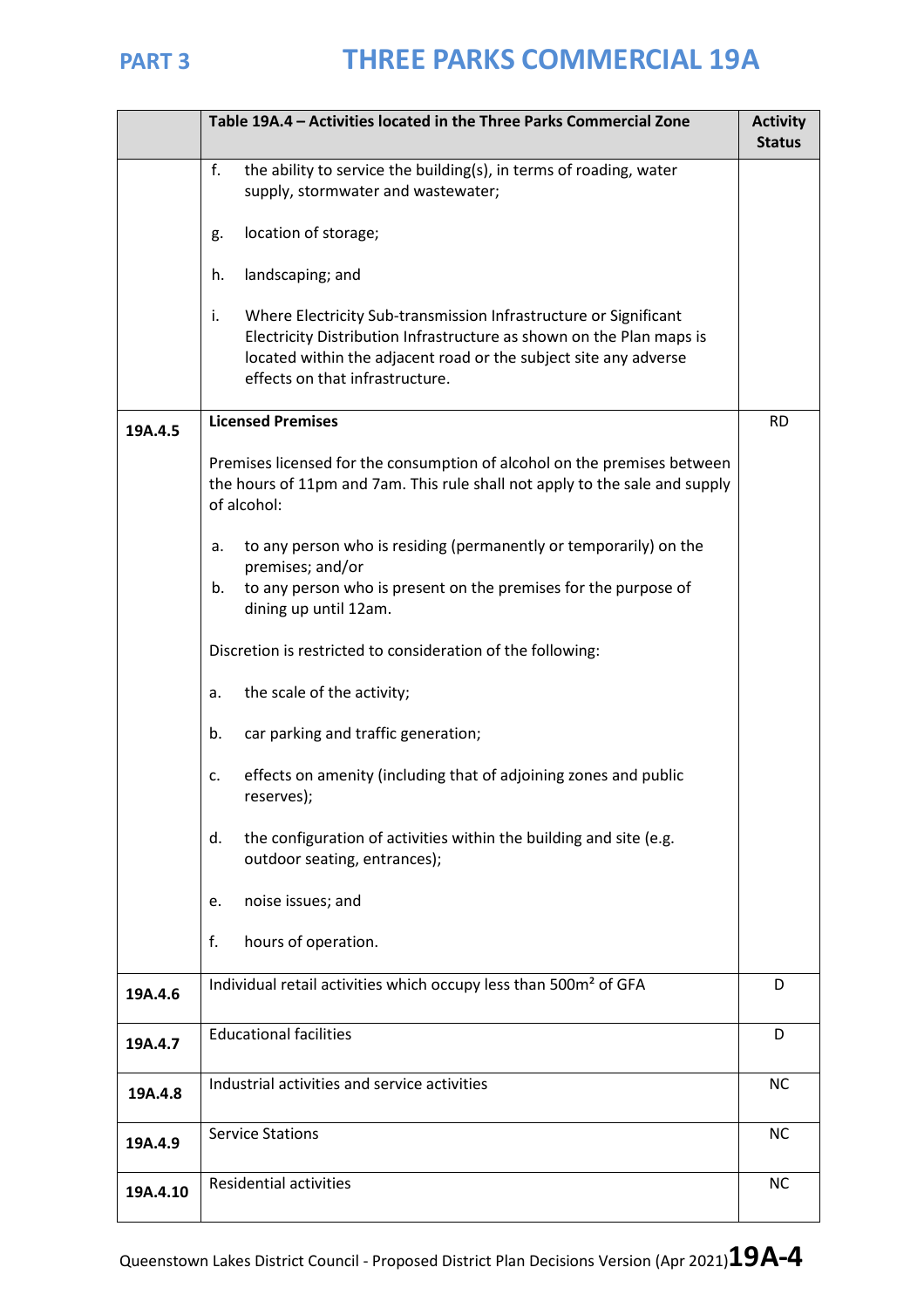|          | Table 19A.4 – Activities located in the Three Parks Commercial Zone                                                                                   | <b>Activity</b><br><b>Status</b> |
|----------|-------------------------------------------------------------------------------------------------------------------------------------------------------|----------------------------------|
| 19A.4.11 | Visitor accommodation                                                                                                                                 | NC.                              |
| 19A.4.12 | Activities which are not listed within this table                                                                                                     | NC.                              |
| 19A.4.13 | Fish or meat processing (except if ancillary to any retail activity including<br>restaurants)                                                         | <b>PR</b>                        |
| 19A.4.14 | Mining                                                                                                                                                | <b>PR</b>                        |
| 19A.4.15 | Cemeteries and crematoria                                                                                                                             | <b>PR</b>                        |
| 19A.4.16 | Panel beating, spray painting, motor vehicle repair or dismantling, fibre<br>glassing, sheet metal work, bottle or scrap storage, motor body building | <b>PR</b>                        |

## **19A.5 Rules – Standards**

|         | Table 19A.5 - Standards for activities located in the Three Parks<br><b>Commercial Zone</b>                                                                                            |                                                                                                                                  |                                                                       | Non-compliance<br>status                                                                                                                                                                      |  |
|---------|----------------------------------------------------------------------------------------------------------------------------------------------------------------------------------------|----------------------------------------------------------------------------------------------------------------------------------|-----------------------------------------------------------------------|-----------------------------------------------------------------------------------------------------------------------------------------------------------------------------------------------|--|
| 19A.5.1 | Setbacks and sunlight access - sites adjoining a residential zone                                                                                                                      |                                                                                                                                  |                                                                       | <b>RD</b>                                                                                                                                                                                     |  |
|         | 19A.5.1.1<br>Buildings shall not project beyond a recession line<br>constructed at an angle of 34° inclined towards the<br>site from points 3m above any Residential Zone<br>boundary. |                                                                                                                                  | Discretion is<br>restricted to:<br>The visual<br>a.<br>effects of the |                                                                                                                                                                                               |  |
|         | 19A.5.1.2                                                                                                                                                                              | Where a site adjoins a Residential Zone or public<br>place, except roads, all buildings shall be set back<br>not less than 4.5m. |                                                                       | height, scale,<br>location and<br>appearance of<br>the building, in<br>terms of<br>dominance and<br>loss of privacy<br>on adjoining<br>properties and<br>any resultant<br>shading<br>effects. |  |
| 19A.5.2 | <b>Storage</b>                                                                                                                                                                         |                                                                                                                                  |                                                                       | <b>RD</b>                                                                                                                                                                                     |  |
|         |                                                                                                                                                                                        | Outdoor storage and storage of waste and recycling shall be<br>screened from public areas and adjoining zones.                   |                                                                       | Discretion is<br>restricted to:                                                                                                                                                               |  |
|         |                                                                                                                                                                                        |                                                                                                                                  |                                                                       | a. the effects on<br>visual amenity;                                                                                                                                                          |  |
|         |                                                                                                                                                                                        |                                                                                                                                  | b <sub>1</sub>                                                        | the location<br>relative to the<br>public realm                                                                                                                                               |  |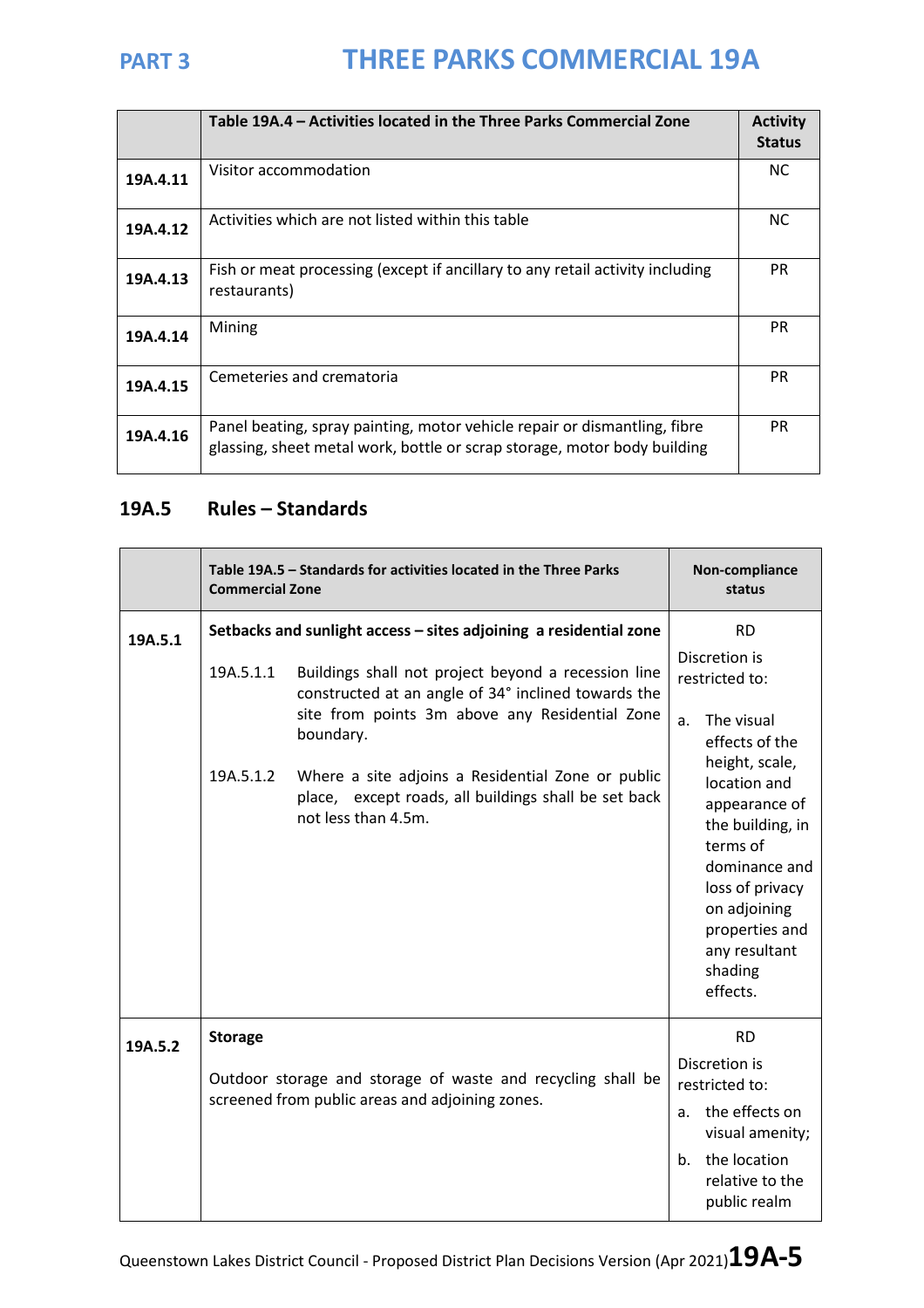|         | Table 19A.5 - Standards for activities located in the Three Parks<br><b>Commercial Zone</b>                   | Non-compliance<br>status                                                                                                                                                                                                                                                                                                                                                                                  |                                                                                                                                                                             |
|---------|---------------------------------------------------------------------------------------------------------------|-----------------------------------------------------------------------------------------------------------------------------------------------------------------------------------------------------------------------------------------------------------------------------------------------------------------------------------------------------------------------------------------------------------|-----------------------------------------------------------------------------------------------------------------------------------------------------------------------------|
|         |                                                                                                               |                                                                                                                                                                                                                                                                                                                                                                                                           | and adjoining<br>zones;<br>consistency<br>c.<br>with the<br>character of<br>the locality;<br>and<br>whether<br>d.<br>pedestrian and<br>vehicle access<br>is<br>compromised. |
| 19A.5.3 | Glare                                                                                                         |                                                                                                                                                                                                                                                                                                                                                                                                           | <b>RD</b>                                                                                                                                                                   |
|         | 19A.5.3.1<br>19A.5.3.2                                                                                        | exterior lighting, other than footpath or<br>All<br>pedestrian link amenity lighting, installed on sites or<br>buildings within the zone shall be directed away from<br>adjacent sites, roads and public places, and so as to<br>limit the effects on the amenity of adjoining sites, the<br>safety of the road network, and on the night sky.<br>No activity shall result in a greater than 10 lux spill | Discretion is<br>restricted to:<br>a. effects of lighting<br>and glare on the<br>amenity values<br>of<br>adjoining<br>sites, the safety<br>of<br>the<br>road                |
|         |                                                                                                               | (horizontal or vertical) of light onto any adjoining<br>property within the Zone, measured at any point<br>inside the boundary of any adjoining property.                                                                                                                                                                                                                                                 | network and the<br>night sky.                                                                                                                                               |
|         | 19A.5.3.3                                                                                                     | No activity shall result in a greater than 3 lux spill<br>(horizontal or vertical) of light onto any adjoining<br>property which is zoned residential measured at any<br>point more than 2m inside the boundary of the<br>adjoining property.                                                                                                                                                             |                                                                                                                                                                             |
| 19A.5.4 | <b>Maximum building height</b>                                                                                | <b>NC</b>                                                                                                                                                                                                                                                                                                                                                                                                 |                                                                                                                                                                             |
|         | 19A.5.4.1                                                                                                     | Maximum building height of 15m; and                                                                                                                                                                                                                                                                                                                                                                       |                                                                                                                                                                             |
|         | 19A.5.4.2                                                                                                     | No greater than 3 storeys.                                                                                                                                                                                                                                                                                                                                                                                |                                                                                                                                                                             |
| 19A.5.5 | <b>Building coverage</b><br>The maximum building coverage for all activities within any site<br>shall be 90%. |                                                                                                                                                                                                                                                                                                                                                                                                           | <b>NC</b>                                                                                                                                                                   |

## **19A.6 Non-Notification of Applications**